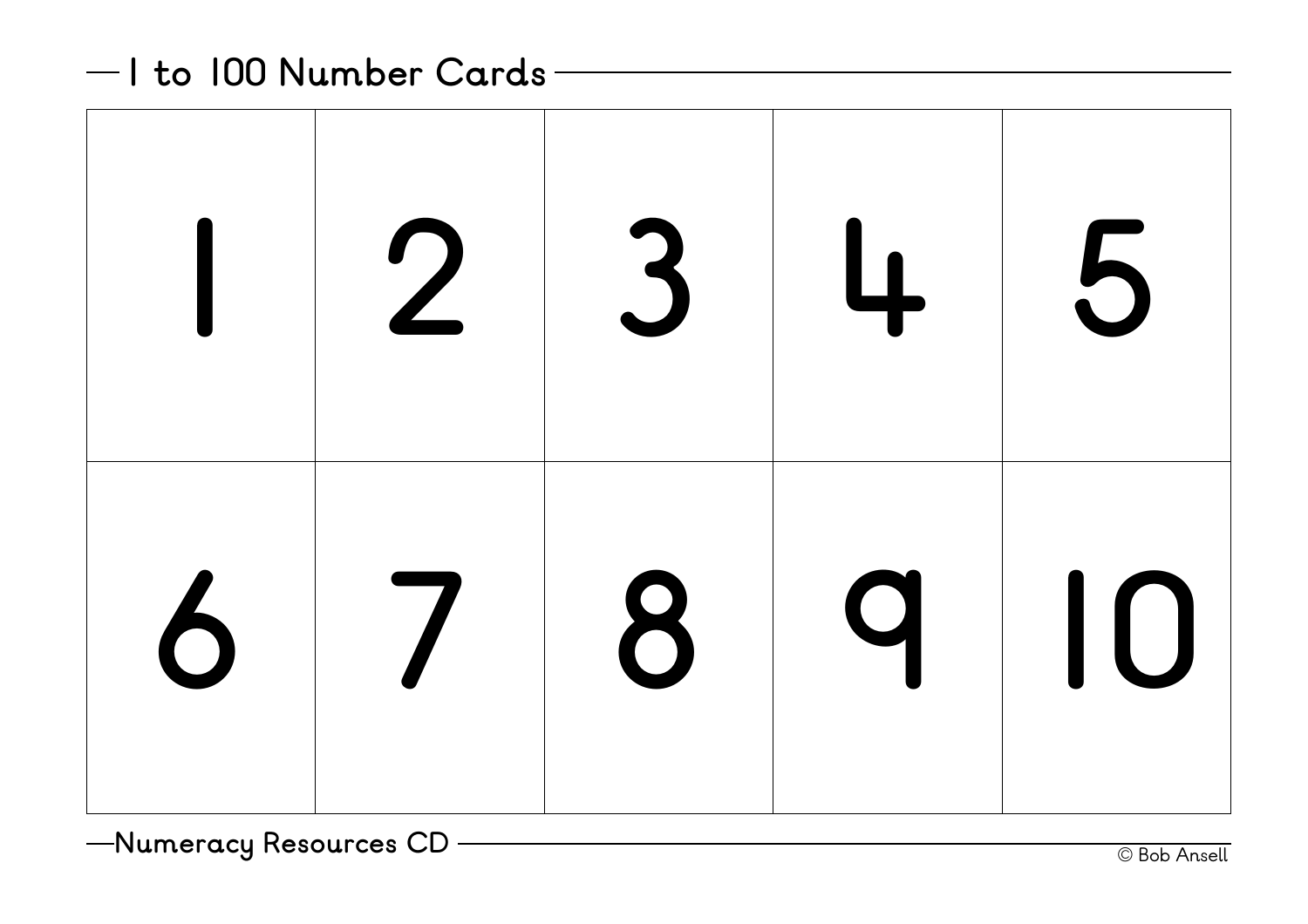|                |  | 11 12 13 14 15 |
|----------------|--|----------------|
| 16 17 18 19 20 |  |                |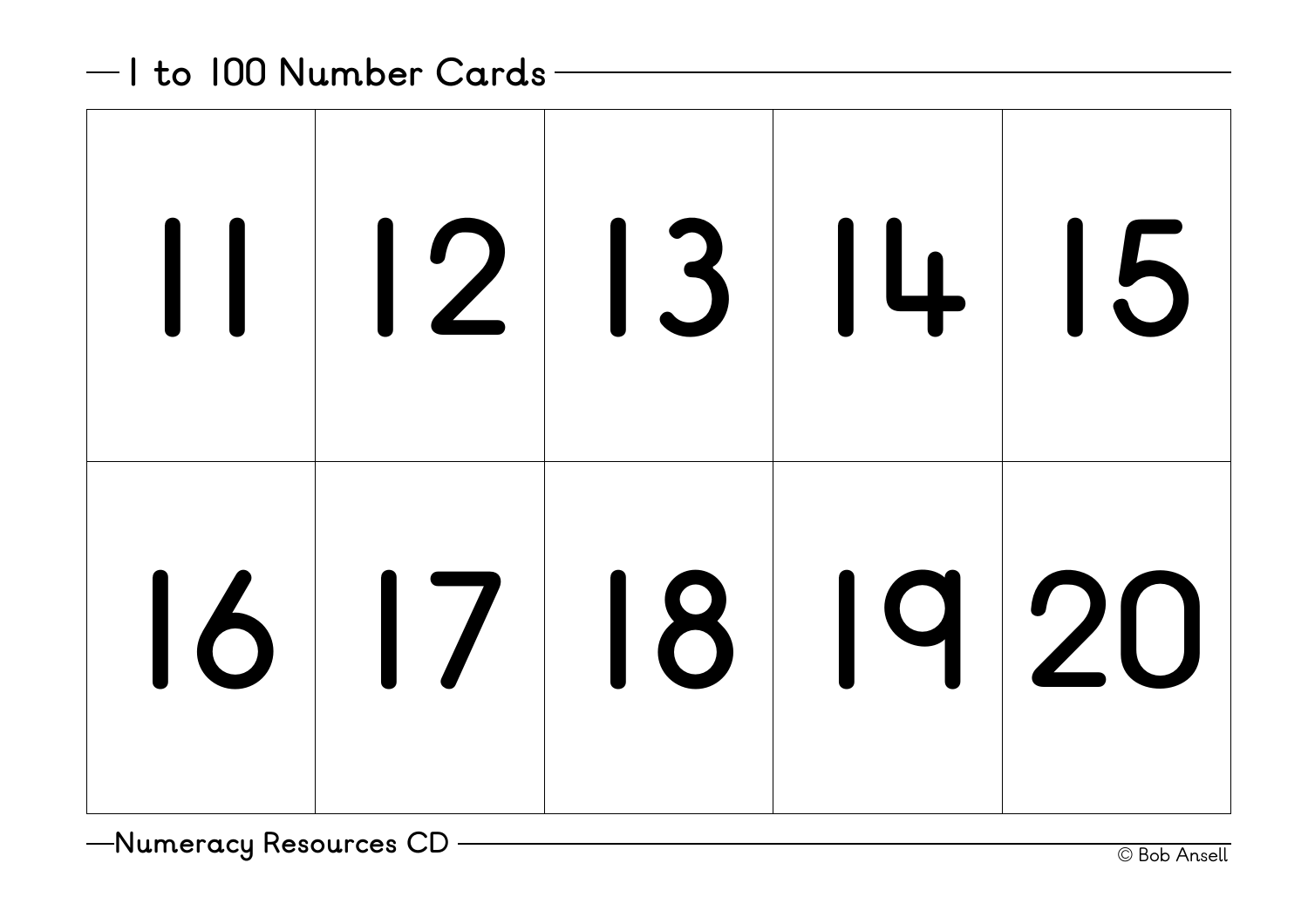| 21 22 23 24 25 |  |  |
|----------------|--|--|
| 26 27 28 29 30 |  |  |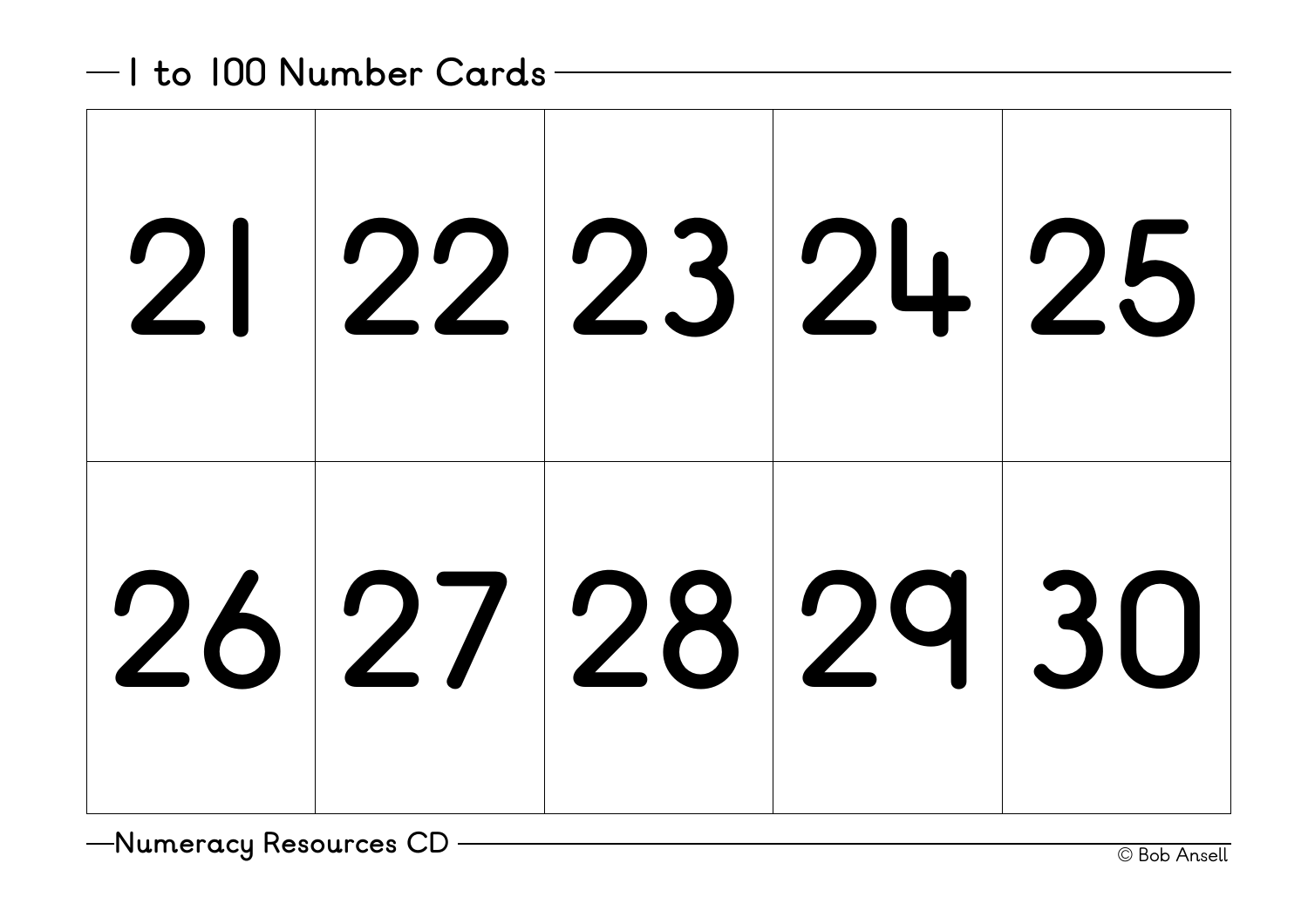|  |  | 31 32 33 34 35 |
|--|--|----------------|
|  |  | 36 37 38 39 40 |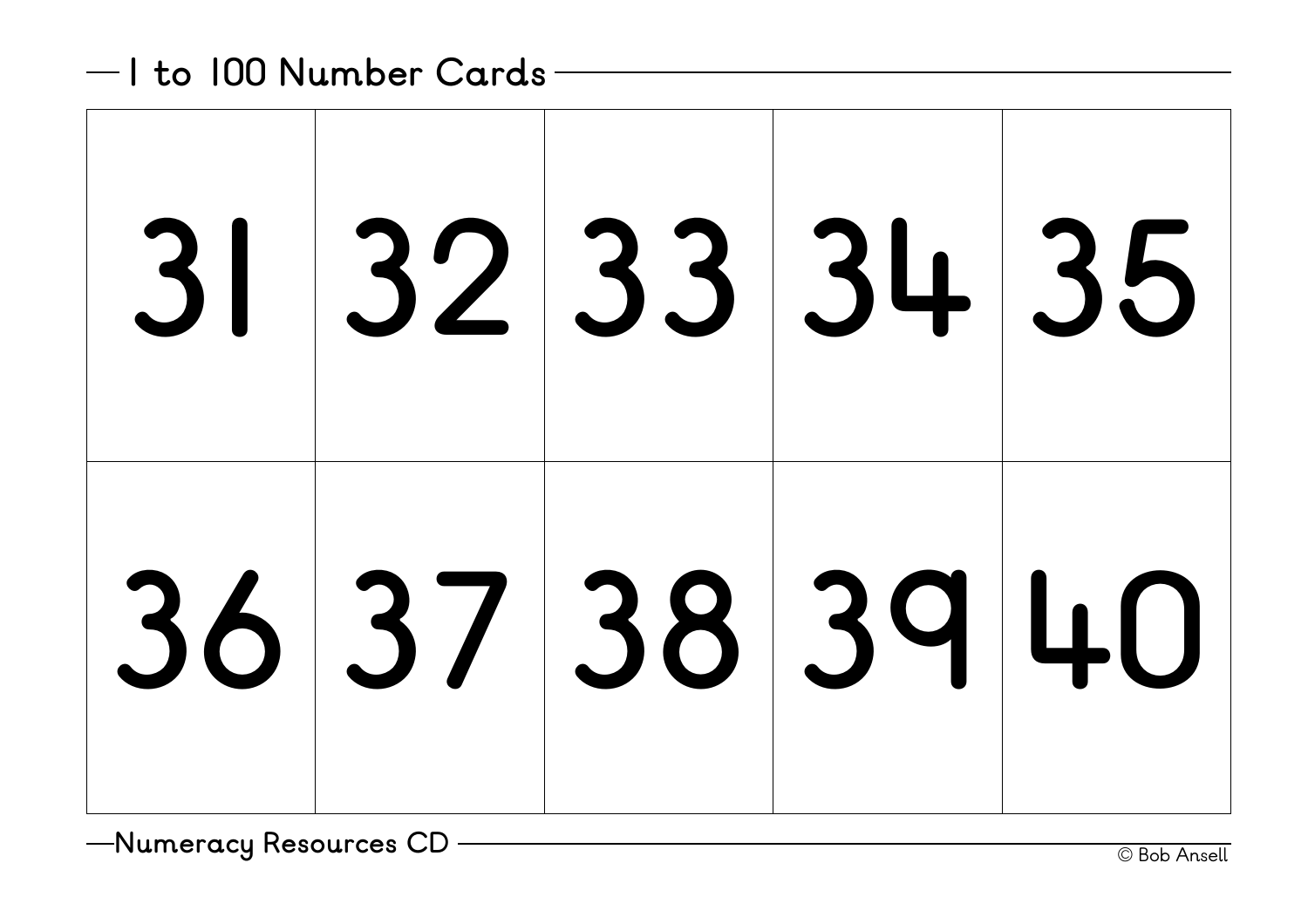|  |  | 41 42 43 44 45   |
|--|--|------------------|
|  |  | $46$ 47 48 49 50 |

**Numeracy Resources CD** — <u>Canadian Community Computer</u> Computer Computer Computer Computer Computer Computer Computer Computer Computer Computer Computer Computer Computer Computer Computer Computer Computer Computer Comp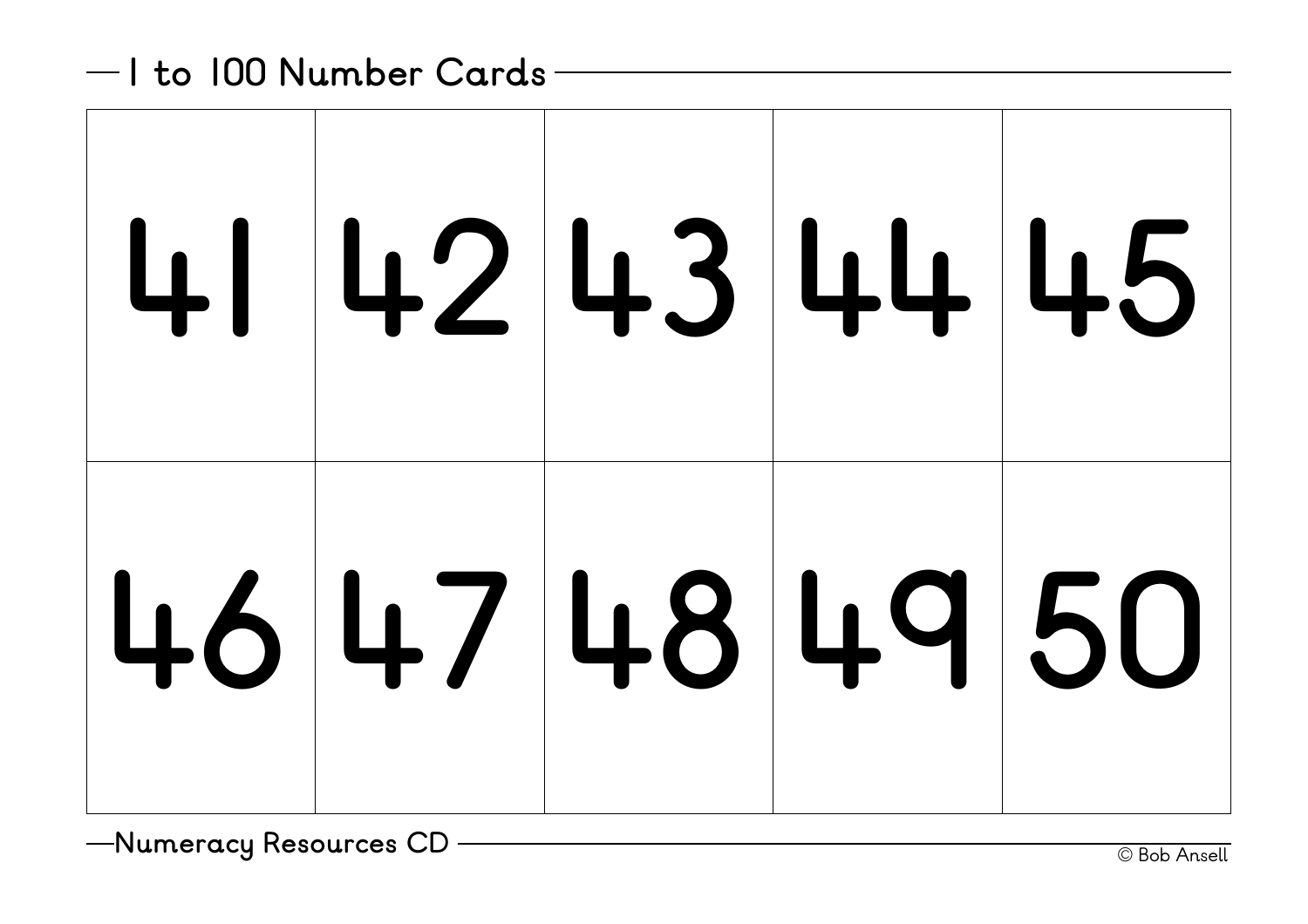| 51 52 53 54 55 |  |  |
|----------------|--|--|
| 56 57 58 59 60 |  |  |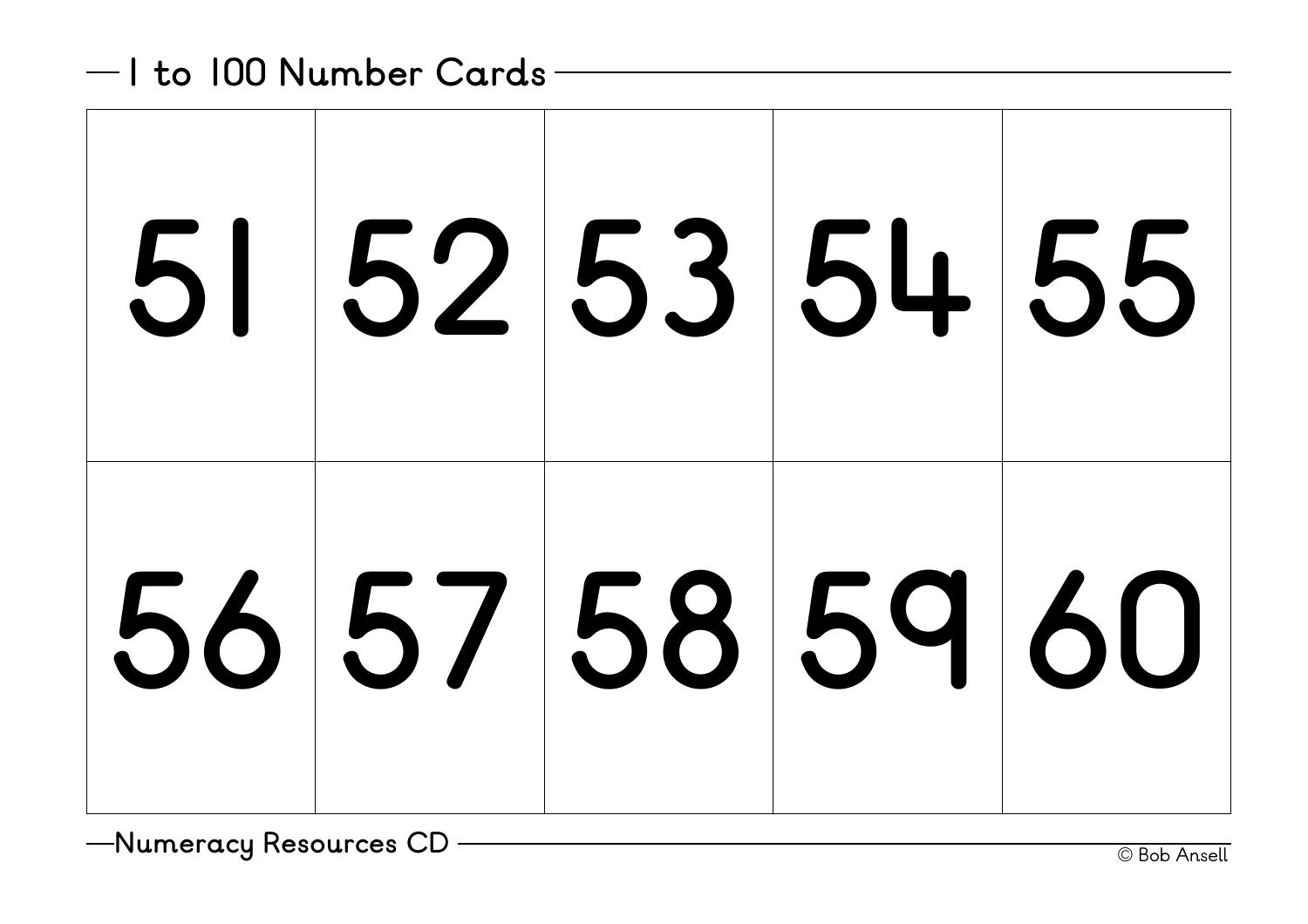| 61 62 63 64 65 |  |  |
|----------------|--|--|
| 66 67 68 69 70 |  |  |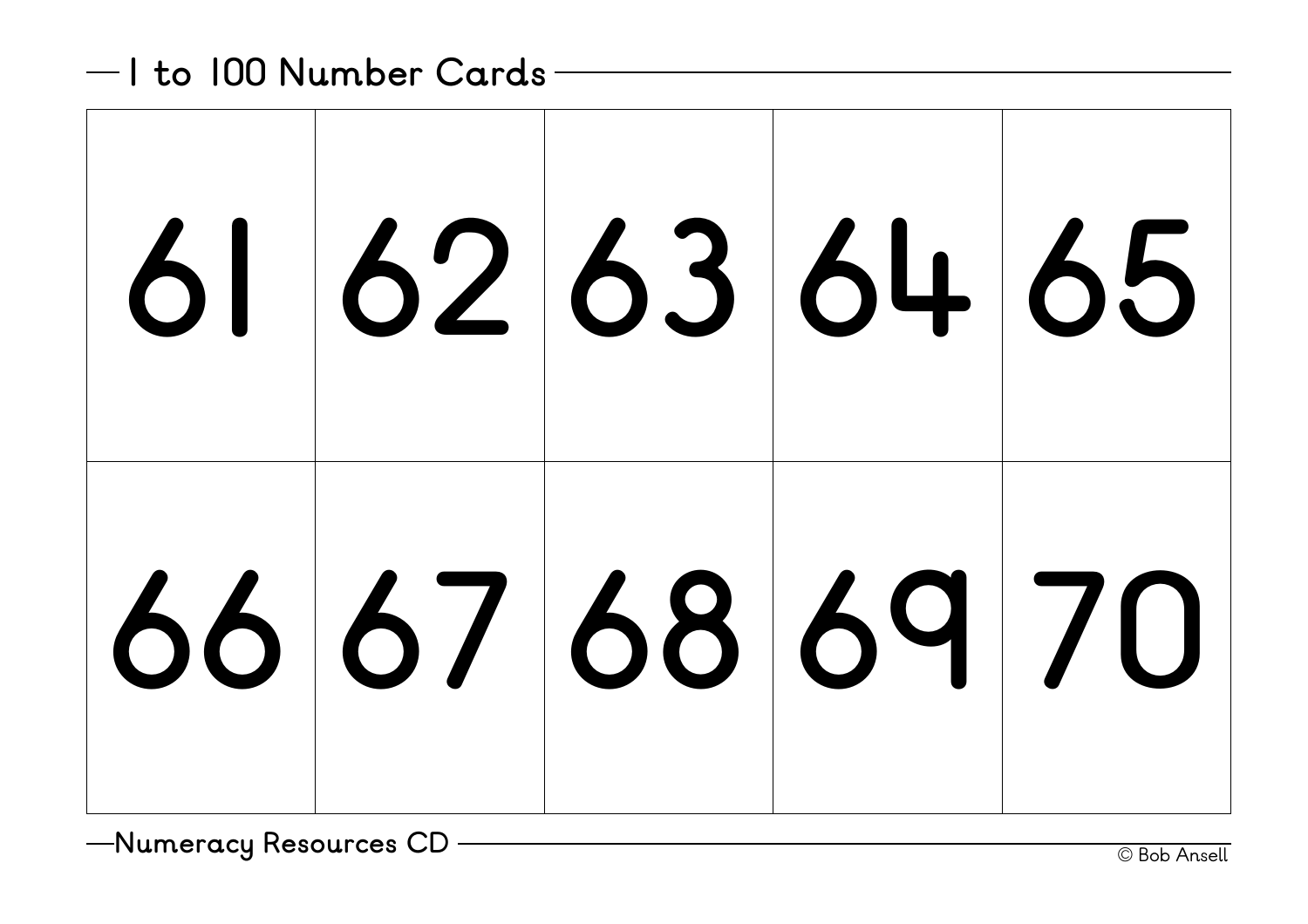| 71 72 73 74 75 |  |  |
|----------------|--|--|
| 76 77 78 79 80 |  |  |

**Numeracy Resources CD** — <u>Canadian Community Computer</u> Computer Computer Computer Computer Computer Computer Computer Computer Computer Computer Computer Computer Computer Computer Computer Computer Computer Computer Comp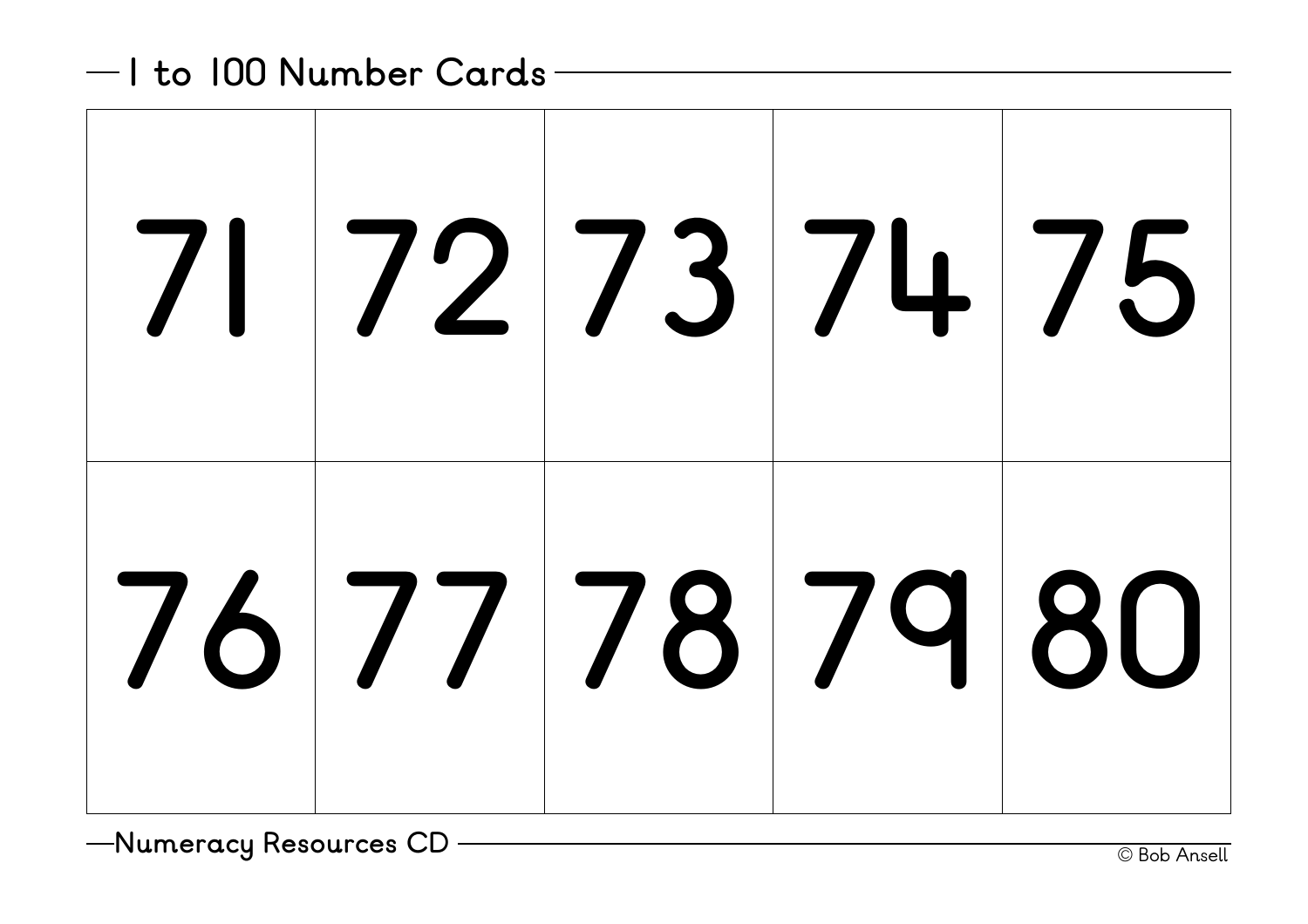| 81 82 83 84 85 |  |  |
|----------------|--|--|
| 86 87 88 89 90 |  |  |